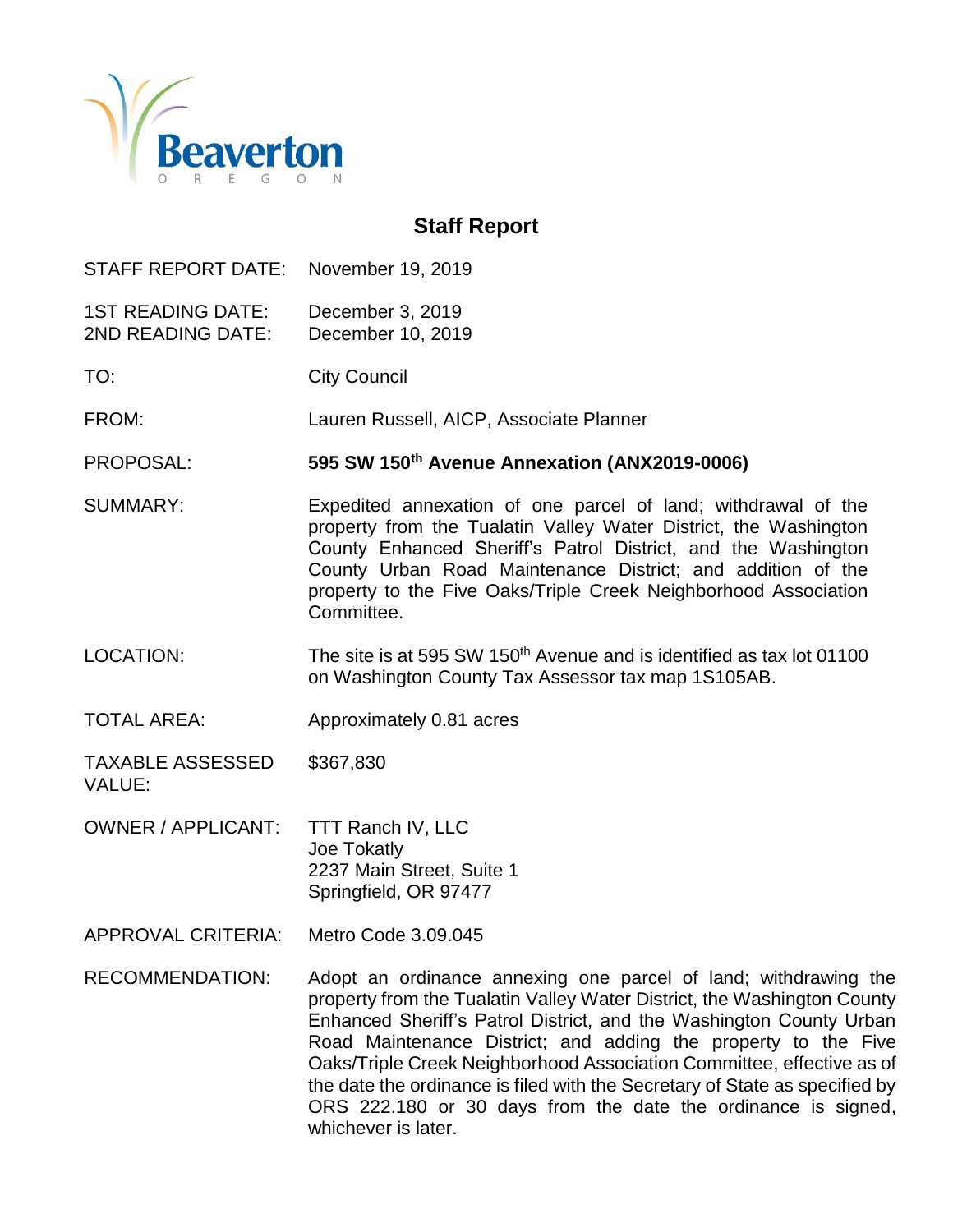# **BACKGROUND**

The subject property is developed with a two-story, 5,400-square-foot office/warehouse building with surface parking lot. It is approximately 150 feet north of the intersection of SW Walker Road and SW 150<sup>th</sup> Avenue. The property is surrounded by multifamily residential developments to the west and east and single-dwelling residences to the north. Low-scale commercial buildings abut the property to the south, and there is campus-style office developments to the south across SW Walker Road.

The subject property is in unincorporated Washington County. On August 28, 2019, the property owner submitted a Petition for a Consent Annexation to the City of Beaverton. Under ORS 222.125 and Metro Code 3.09.045, consent to annex on the part of the landowner allows this proposal to be processed as an expedited annexation. Under this state law, annexations that are owner-initiated do not require a public hearing.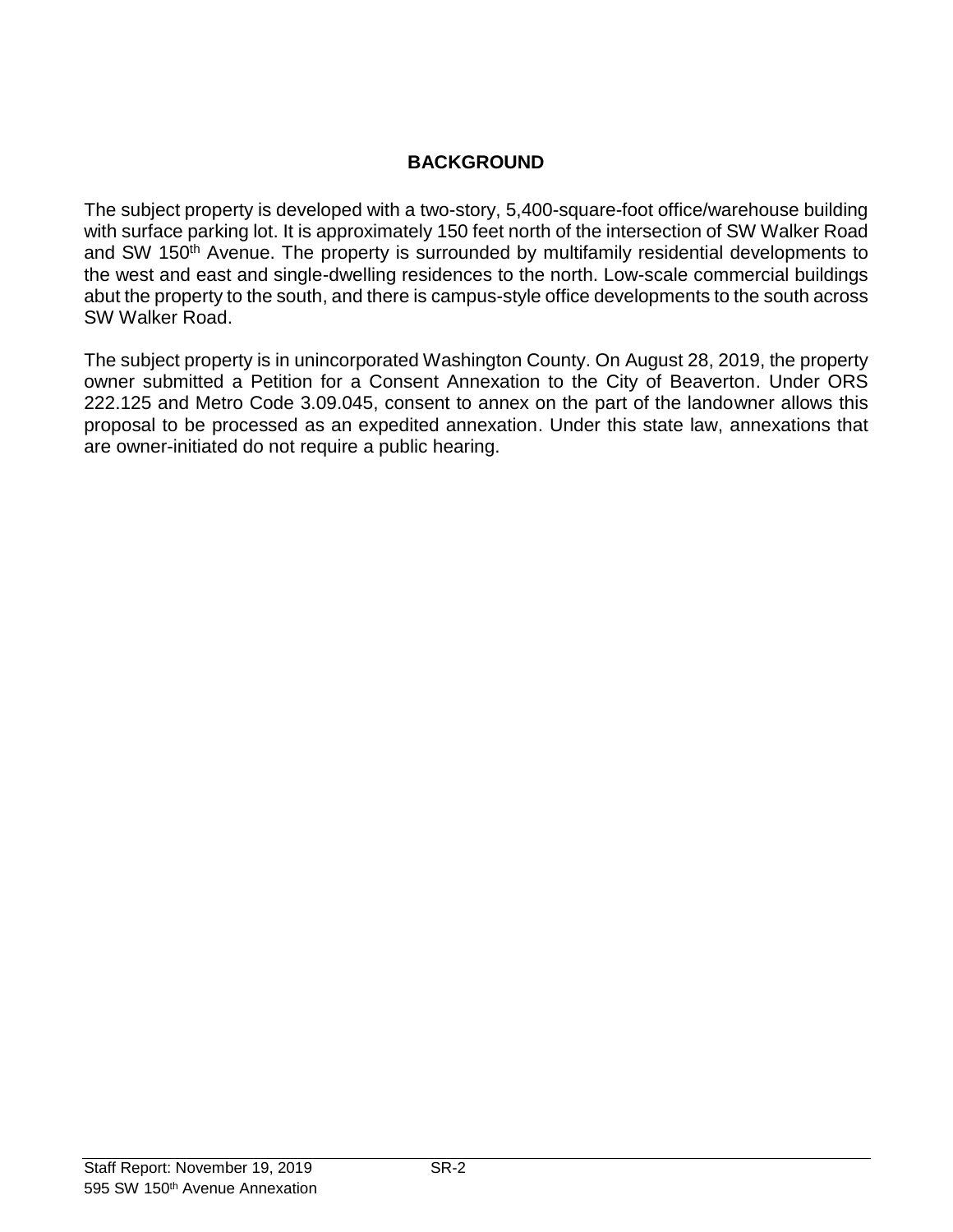## **TABLE OF CONTENTS**

Legal Description for Annexation 2019-006 **Attachment A** 

**Metro Code Section 3.09.045 Expedited Decisions SR-5 – SR-11**

**Map Attachment B**

# **Exhibits**

- **Exhibit 1. Materials Submitted by Staff**
- Exhibit 1.1 Vicinity Map (page SR-4)
- **Exhibit 2. Public Comment** (none received)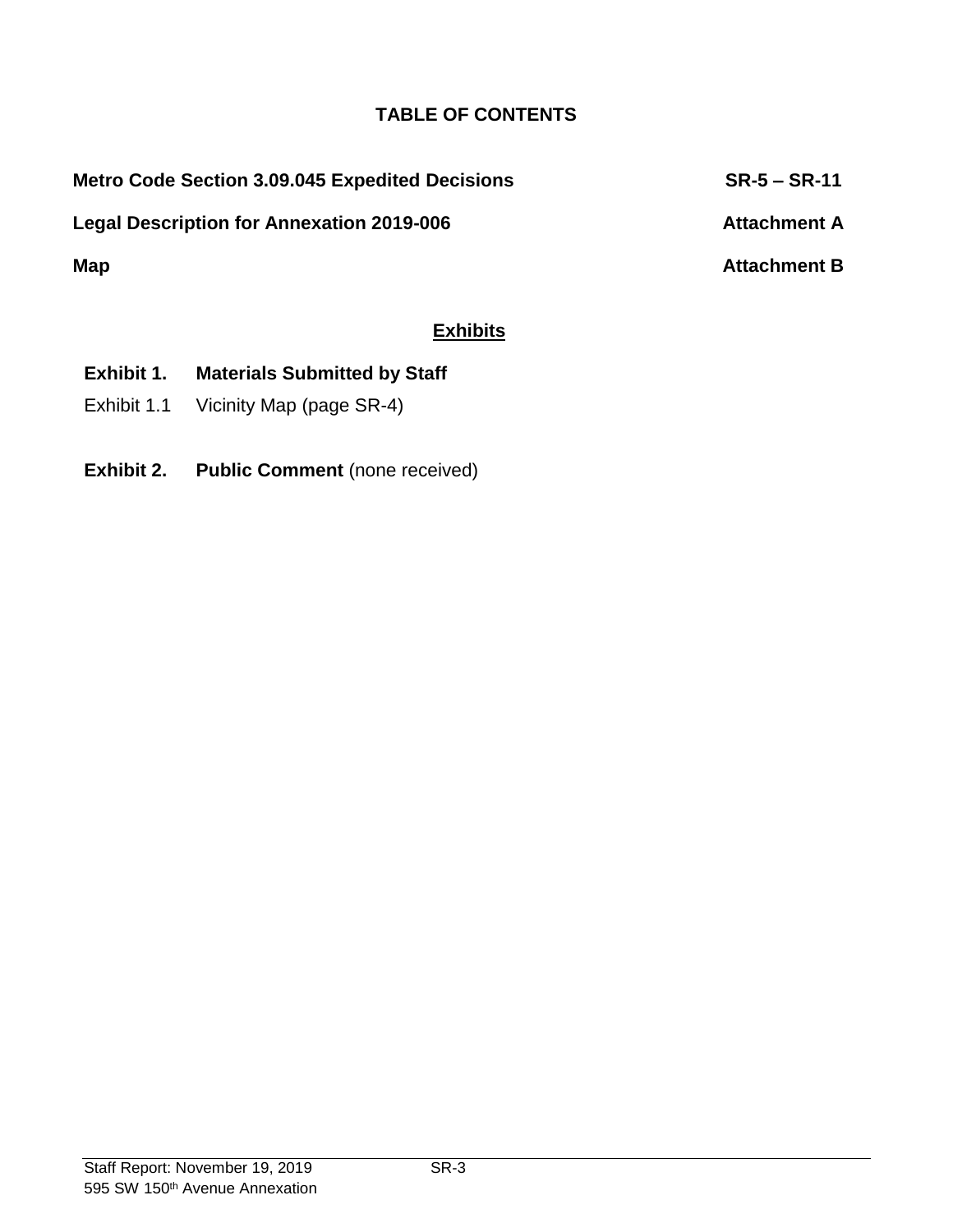#### **Exhibit 1.1**

1S105AB01100

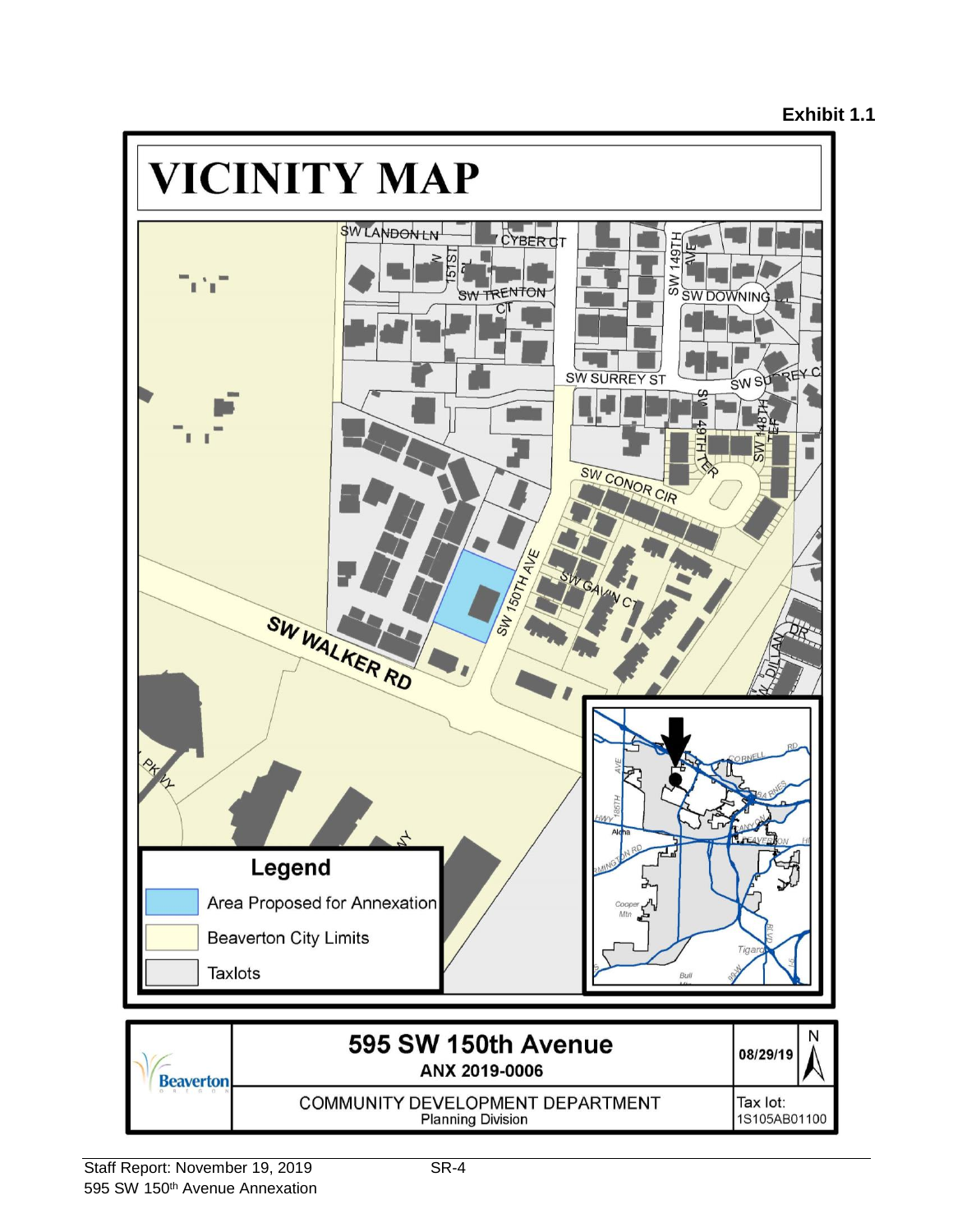#### **ANX2019-0006 ANALYSIS AND FINDINGS FOR ANNEXATION APPROVAL CRITERIA**

#### **Metro Code Section 3.09.045. Expedited Decisions**

*A. The governing body of a city or Metro may use the process set forth in this section for minor boundary changes for which the petition is accompanied by the written consents of one hundred percent of property owners and at least fifty percent of the electors, if any, within the affected territory. No public hearing is required.*

#### FINDING:

The City of Beaverton received a Petition for a Consent Annexation that was signed by 100 percent of the property owners. There are no electors that reside at the property. The City may thus use the expedited decision process for a minor boundary change and no public hearing is required.

#### **Therefore, staff finds that the proposal satisfies Section 3.09.045(A).**

*B. The expedited process must provide for a minimum of 20 days' notice prior to the date set for decision to all necessary parties and other persons entitled to notice by the laws of the city or Metro. The notice shall state that the petition is subject to the expedited process unless a necessary party gives written notice of its objections to the boundary change.*

#### FINDING:

Metro Code Section 3.09.020.J defines necessary party as "any county; city; district whose jurisdictional boundary or adopted urban service area includes any part of the affected territory or who provides any urban service to any portion of the affected territory; Metro; or any other unit of local government, as defined in ORS 195.003, that is party to any agreement for provision of an urban service to the affected territory." On November 8, 2019, 25 days prior to the date set for the first reading of the annexation ordinance, staff mailed notice of the proposal to the necessary parties. The notice stated that the petition is subject to the expedited process unless a necessary party gives written notice of its objections to the boundary change. As of the date of this staff report, no objections have been received.

#### **Therefore, staff finds that the proposal satisfies Section 3.09.045(B).**

- *C. At least seven days prior to the date of decision the city or Metro shall make available to the public a report that includes the following information:*
	- *1. The extent to which urban services are available to serve the affected territory, including any extraterritorial extensions of service;*

#### FINDING:

This staff report was posted on the City's website no later than November 26, 2019, which is seven days prior to the first reading of the annexation ordinance at the December 3, 2019, City Council meeting. The report was also made available for viewing at the Community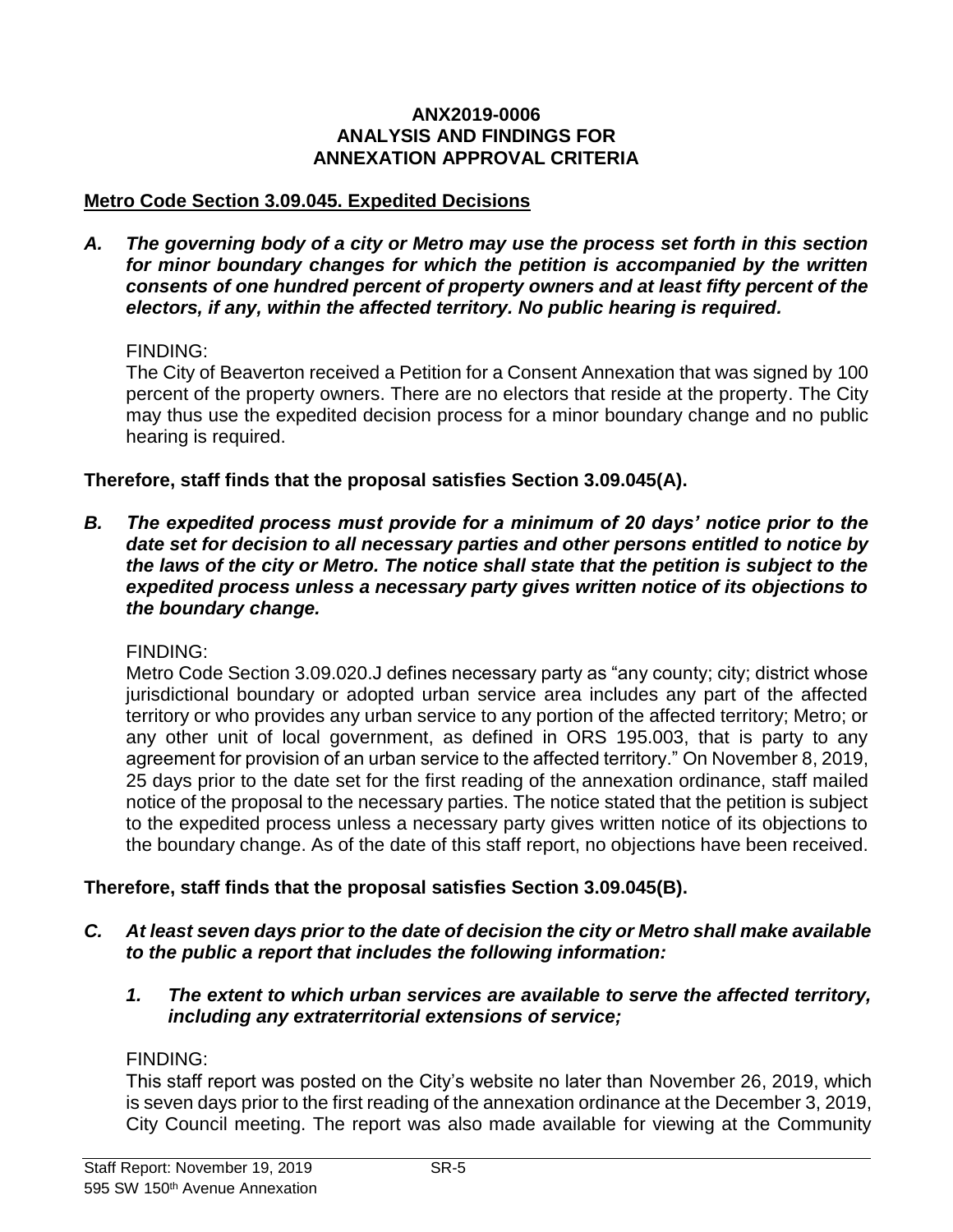Development Department Public Counter by that same date.

Critical and essential urban services are already provided to the subject parcel by the county and area special service districts. Annexation of the property will mean a transfer of some services. The proposed annexation does not entail extraterritorial extensions of city services. More information on each urban service is provided below:

**Public Water:** The subject parcel is within the Tualatin Valley Water District (TVWD) and is served by TVWD. There is an 8-inch public water main within SW 150<sup>th</sup> Avenue and a 6inch public water lateral stubbed to the east end of the site. Pursuant to an intergovernmental agreement between the City of Beaverton and TVWD, and as part of the City's water services transfer program, the City is proposing to withdraw this property from TVWD. Subsequent to annexation, the City of Beaverton will assume responsibility for water service to the subject property. Consistent with the intergovernmental agreement, service area withdrawal from TVWD will not take effect until July 1, 2020.

**Public Sanitary Sewer:** There is an 8-inch sewer main owned and maintained by the City of Beaverton within SW 150<sup>th</sup> Avenue in front of the property.

**Stormwater Drainage:** There is a 12-inch public storm line near the southeast corner of the property with SW 150<sup>th</sup> Avenue as well as a 10-inch public storm line within SW 150<sup>th</sup> Avenue in front of the property. Both of these lines are owned and maintained by the City of Beaverton.

**Transportation:** The subject parcel is an interior lot. SW 150<sup>th</sup> Avenue in front of the property is designated as a Neighborhood Route and SW Walker Road to the south of the property is designated as an Arterial on the City's Functional Classification Map. The property has good transportation access and is less than 2 miles from two U.S. 26 onramps. The City of Beaverton provides street maintenance to the segment of SW 150<sup>th</sup> Avenue in front of the property.

**Fire:** Tualatin Valley Fire & Rescue (TVF&R) provides fire and ambulance service to the property. TVF&R is designated as the long-term service provider to this area and will continue to serve the subject property after annexation.

**Schools and Parks:** The proposed annexation is within the Beaverton School District. Because the proposed action does not propose new residential use of the property, school enrollment will not be affected by the proposed annexation and no additional service demands will be imposed upon the school district. Potential impacts affecting enrollment might occur if the property is redeveloped in the future. The subject property is within the Tualatin Hills Park & Recreation District. Subsequent to annexation, school district and park district boundaries will remain unaffected.

**Police Protection:** The property to be annexed receives police protection from the Washington County Enhanced Sheriff's Patrol District (ESPD). The property will be withdrawn from the ESPD, and the City of Beaverton will provide police service upon annexation. In practice, whichever law enforcement agency is able to respond first to an emergency does so in accordance with a mutual aid agreement.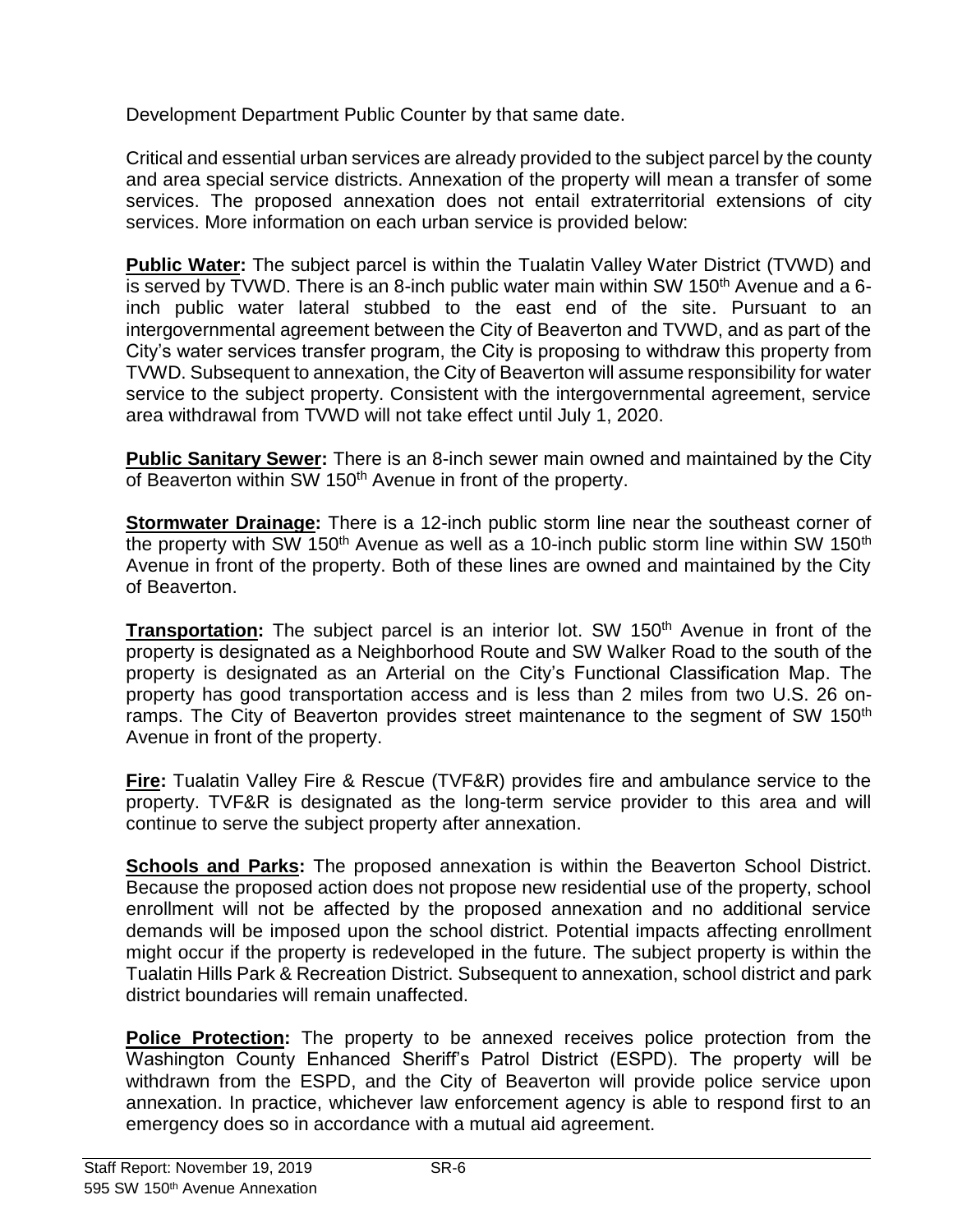**Planning, Zoning, and Building:** Washington County currently provides long-range planning, development review, and building inspection services to the property. Once the annexation becomes effective, the City will conduct all planning and zoning functions associated with the property. The Beaverton land use and zoning district designations will be applied to the parcel after annexation by the City of Beaverton pursuant to City of Beaverton Comprehensive Plan procedures and Development Code rules. Those land use and zoning changes will be completed through a separate but concurrent process.

#### *2. Whether the proposed boundary change will result in the withdrawal of the affected territory from the legal boundary of any necessary party; and*

### FINDING:

As part of this annexation proposal, the City of Beaverton is proposing that the property be withdrawn from Tualatin Valley Water District's service territory so the City of Beaverton can assume the role of primary water service provider for the property over time. This action is being proposed pursuant to an agreement that the City has with TVWD.

Additionally, the property will be withdrawn from the Washington County Enhanced Sheriff's Patrol and Urban Road Maintenance Districts. The proposed annexation will not require withdrawal of territory from any other service districts identified as necessary parties, including Clean Water Services, Tualatin Valley Fire & Rescue, and Tualatin Hills Park & Recreation District.

#### *3. The proposed effective date of the boundary change.*

## FINDING:

ORS 222.180 specifies that the date an approved annexation becomes effective is determined by the date the Secretary of State files the jurisdiction's decision with its office. ORS 222.180 also specifies that when annexation proceedings are initiated by a city, the city may specify a later effective date than that determined by the Secretary of State.

The City of Beaverton's annexation process requires that the proposed ordinance receive first and second readings on consecutive City Council meeting dates. Additionally, Section 36 of the City's Charter specifies that city ordinances shall take effect 30 days after their adoption by the Council and approval of the Mayor.

The property shown on Exhibit B of the ordinance, and described in Exhibit A, is hereby annexed to the City of Beaverton effective upon the date the ordinance is filed with the Secretary of State (as specified by ORS 222.180) or 30 days from the date of the annexation ordinance's adoption, whichever is later.

## **Therefore, staff finds that the proposal satisfies Section 3.09.045(C).**

## *D. To approve a boundary change through an expedited process, the city shall:*

## *1. Find that the change is consistent with expressly applicable provisions in:*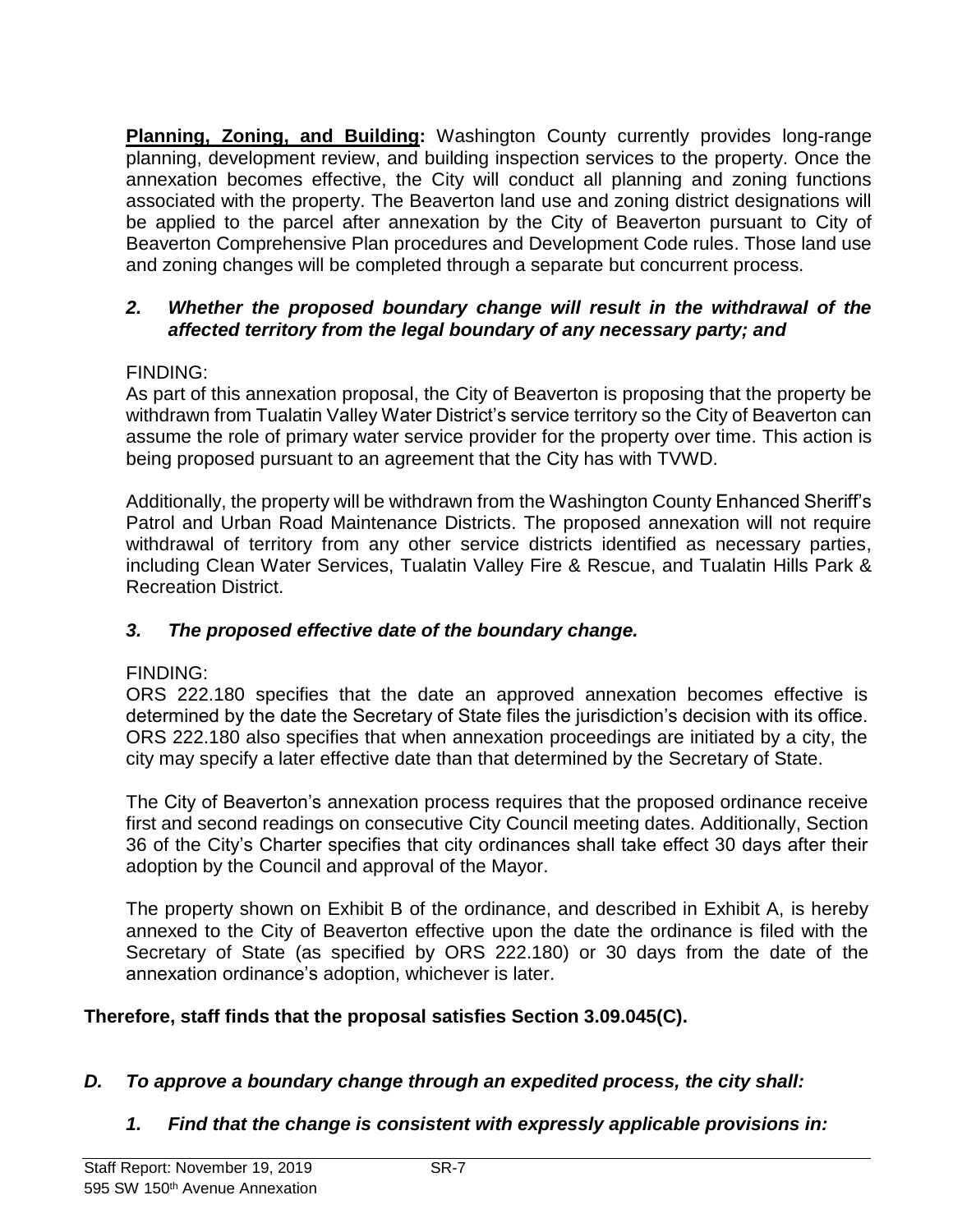# *a. Any applicable urban service agreement adopted pursuant to ORS 195.065;*

### FINDING:

Cooperative, urban service, and/or intergovernmental agreements affecting provision of service to the subject property have been established with all critical and essential special district service providers. This includes Clean Water Services, Tualatin Valley Fire & Rescue District, and Tualatin Hills Park & Recreation District.

No other ORS Chapter 195 Urban Service Agreements have been executed that would affect this proposed annexation. This action is consistent with existing agreements.

## *b. Any applicable annexation plan adopted pursuant to ORS 195.205;*

### FINDING:

The City has not submitted or received voter approval for an annexation plan related to this annexation, so this criterion is not applicable.

### *c. Any applicable cooperative planning agreement adopted pursuant to ORS 195.020(2) between the affected entity and a necessary party;*

## FINDING:

As noted in the findings above, the City has entered into ORS Chapter 195 cooperative agreements with Washington County, Tualatin Valley Fire & Rescue District, Tualatin Valley Water District, and Tualatin Hills Park & Recreation District. These agreements call for coordination of planning activities between each service district and the City. Although annexations are not subject to coordination under the agreement language because annexations do not trigger an immediate change in service provision from the special districts, as necessary parties, the subject districts have been notified of this proposed annexation.

### *d. Any applicable public facility plan adopted pursuant to a statewide planning goal on public facilities and services;*

## FINDING:

The city's public facilities plan consists of the Public Facilities and Services Element of the Comprehensive Plan, the Transportation Element of the Comprehensive Plan, the City's Capital Improvements Plan, and the most recent versions of master plans adopted by providers of the following facilities and services that exist in the city: stormwater drainage, potable water, sewage conveyance and processing, parks and recreation, schools, and transportation. Where a service is provided by a jurisdiction other than the City, by adopting the master plan for that jurisdiction as part of its public facilities plan, the City has essentially agreed to abide by any provisions of that master plan. Staff could not identify any provisions in the Washington County Public Facilities Plan or special district plans applicable to the proposed annexation.

## *e. Any applicable comprehensive plan;*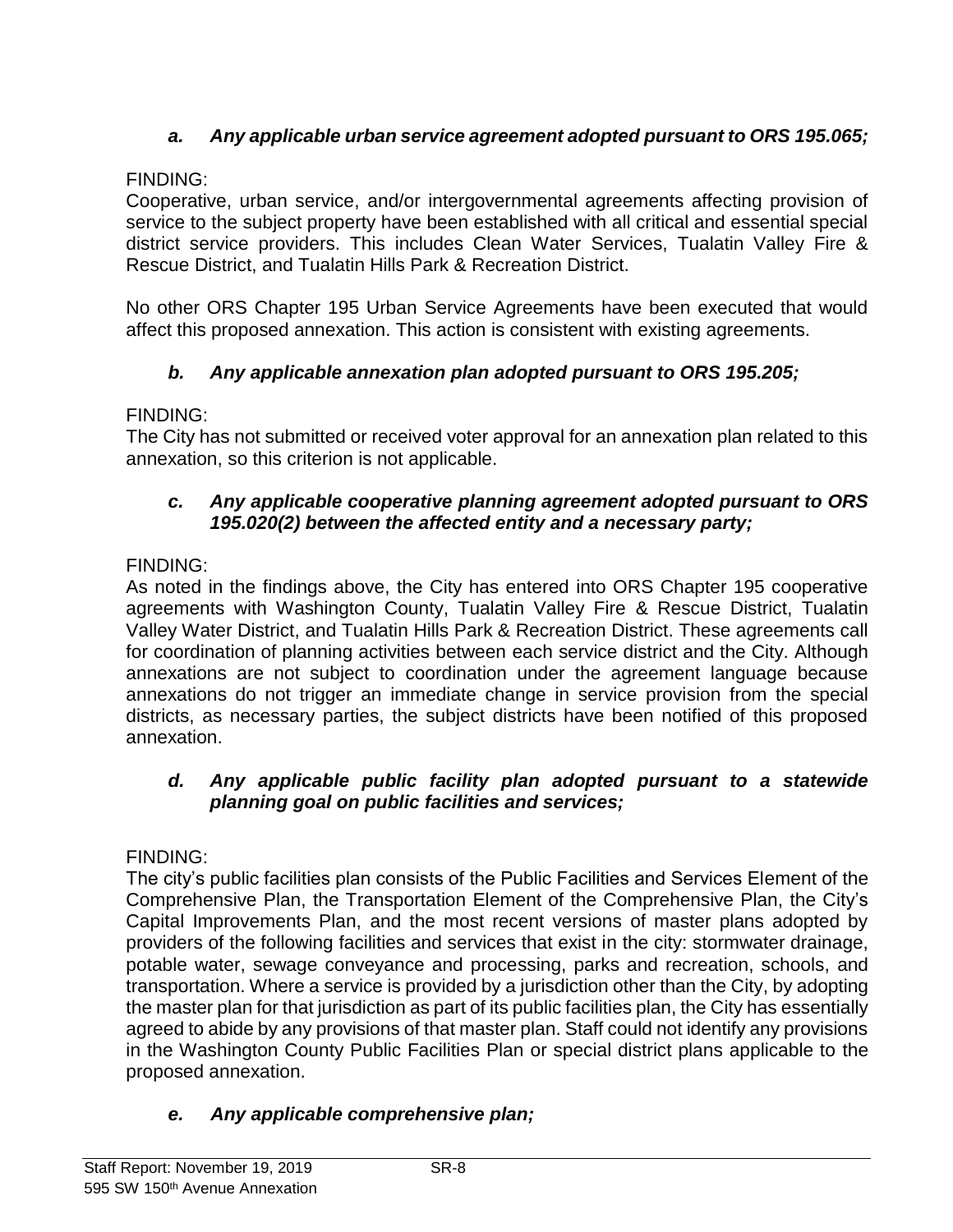## FINDING:

Staff reviewed both City and County comprehensive plan documents found three applicable plans, described below.

**City of Beaverton Comprehensive Plan:** There is one policy in the City's Comprehensive Plan that is relevant to annexations. Policy 5.3.1.d states that "the City shall seek to eventually incorporate its entire Urban Service Area." The subject property is within the Assumed Urban Services Area, which is Figure V-1 of the Comprehensive Plan. The annexation proposal is therefore consistent with the City's Comprehensive Plan.

**Washington County Sunset West Community Plan:** The subject site is within the boundaries of Washington County's Sunset West Community Plan, which is one of a number of planning elements that together comprise the Washington County Comprehensive Plan. Staff reviewed this plan and did not find any policies relevant to the proposed annexation.

**Washington County Comprehensive Framework Plan for the Urban Area:** There are two policies in Washington County's Comprehensive Framework Plan for the Urban Area that are relevant to annexations. The relevant policies are:

*Policy 3, Intergovernmental Coordination: It is the policy of Washington County to effectively coordinate its planning and development efforts with federal, state, and other local governments and special districts to ensure that the various programs and activities undertaken by these bodies are consistent with the County Comprehensive Plan; and*

*Policy 15, Roles and Responsibilities for Serving Growth: It is the policy of Washington County to work with service providers, including cities and special service districts, and Metro, to ensure that facilities and services required for growth will be provided when needed by the agency or agencies best able to do so in a cost effective and efficient manner.*

Subsequent to annexation, the City of Beaverton will apply its comprehensive plan and zoning district designations to the subject property consistent with the Washington County-Beaverton Urban Planning Area Agreement. Selection of the appropriate designations will be dictated by the City of Beaverton pursuant to City of Beaverton Comprehensive Plan procedures and Development Code rules. Beaverton's Comprehensive Plan is consistent with state law and the Metro Urban Growth Management Functional Plan.

# *f. Any applicable concept plan; and*

# FINDING:

There are no concept plans for the area of the proposed annexation so this criterion is not applicable.

# *2. Consider whether the boundary change would:*

# *a. Promote the timely, orderly, and economic provision of public facilities and*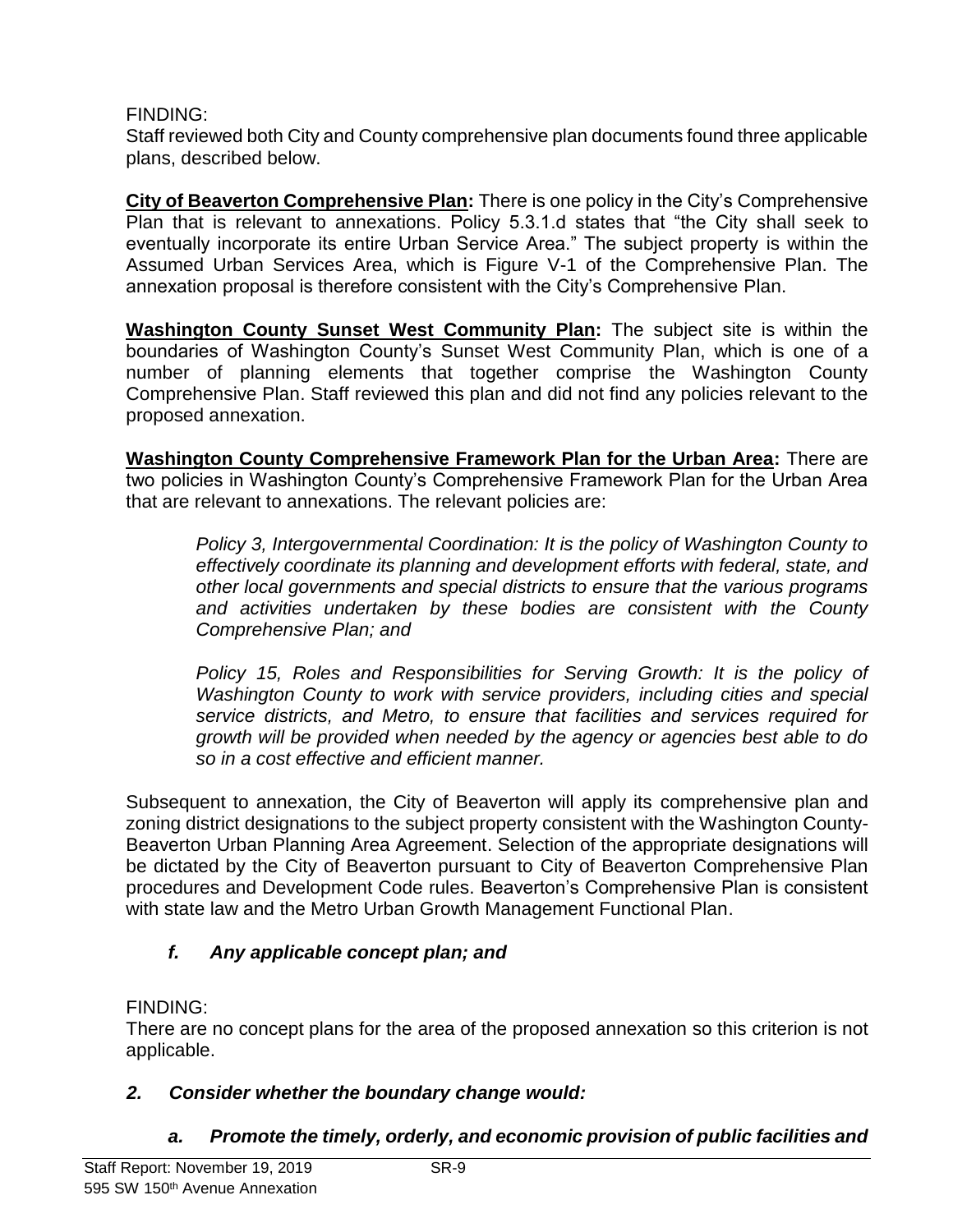#### *services;*

### FINDING:

Changes that affect public facility and service provisions to individual properties are generally subject to agreements between the City of Beaverton, Washington County, and special districts. These agreements are adopted and periodically updated to address which urban service provider will assume responsibilities for service in the event of a boundary change. By entering into these agreements and through the adoption of planning documents, the City and its service district partners have attempted to ensure that the provision of services subsequent to the proposed boundary change will be timely, orderly, and economically viable.

## *b. Affect the quality and quantity of urban services; and*

### FINDING:

Responsibilities pertaining to the provision of public facilities and services will either remain unchanged or transfer to the City. In general, because cities provide services on an urban scale, they can provide services at a level equal to or higher than what is provided in unincorporated areas. Annexation to the City of Beaverton will therefore retain or enhance the quality and quantity of urban services for the annexed area.

### *c. Eliminate or avoid unnecessary duplication of facilities or services.*

#### FINDING:

This staff report identifies which agency will be responsible for the provision of urban services in this area. The City and service providers have agreements that specify which agency provides services and these agreements therefore fulfill the role of eliminating duplication.

#### **Therefore, staff finds that the proposal satisfies Section 3.09.045(D).**

#### *E. A city may not annex territory that lies outside the UGB, except it may annex a lot or parcel that lies partially within and partially outside the UGB.*

#### FINDING:

The territory proposed to be annexed into the City of Beaverton lies wholly within the UGB.

#### **Therefore, staff finds that the proposal satisfies Section 3.09.045(E).**